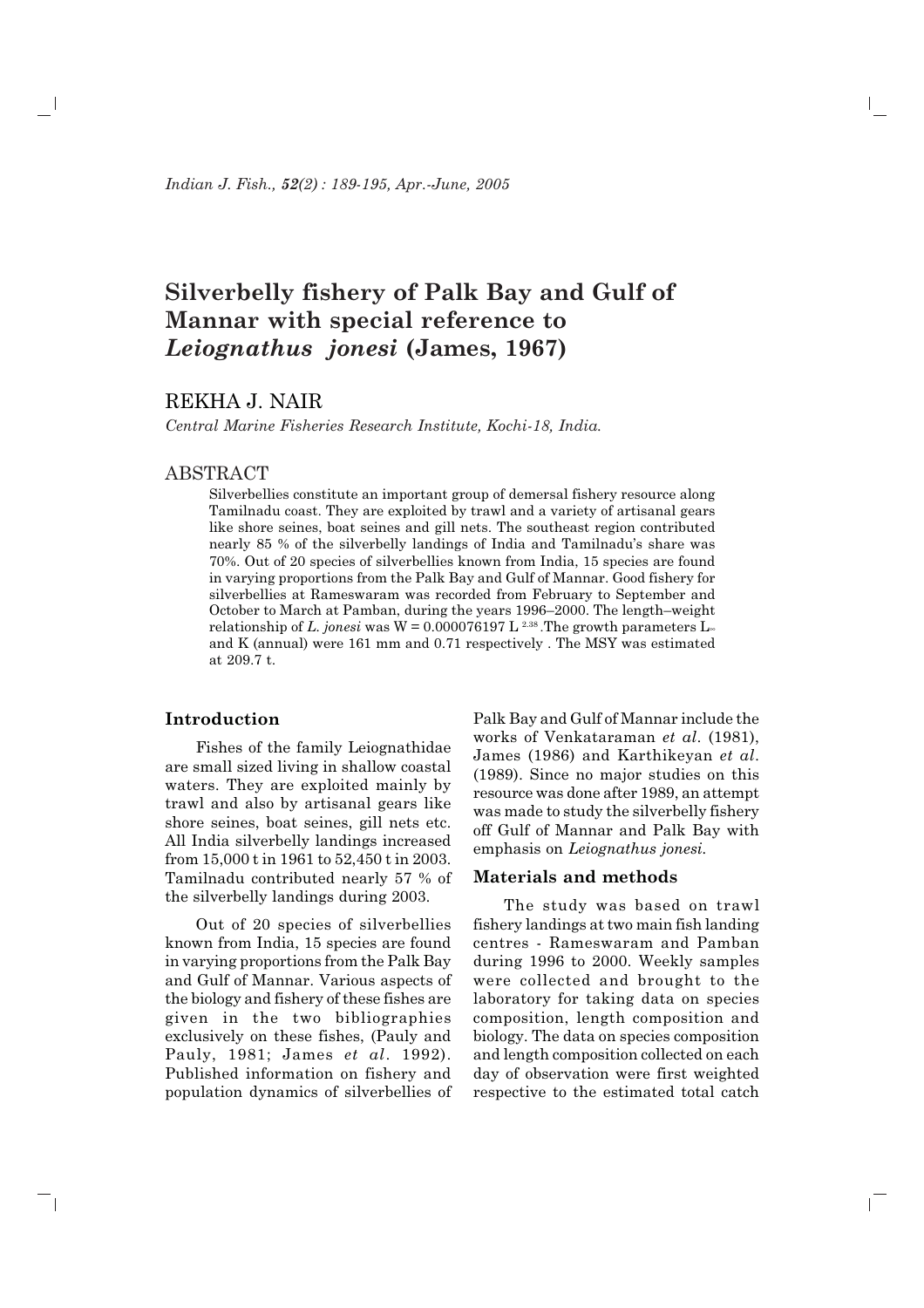## Rekha J. Nair

of the group and species obtained on that day and such estimates in a month were pooled and then raised to the estimated catch of the month as per Alagaraja (1984). To obtain estimates of total catch (weight) of each species as well as catch (numbers) at length of each species, the data obtained at the observation centre was suitably weighted to get estimates for each centre. The average catch per unit effort (kg/unit) was calculated for the estimated monthly values.

Samples of the dominant species, Leiognathus jonesi was collected from Rameswaram during the period April 1997 to March 2000. Length-weight relationship was calculated by the method of least squares using the formula:

 $W = a L^n$  or  $Log W = log a + n Log L$ , where,  $W = weight$  in grams,  $L = length$ in mm,  $a = constant$  and  $n = exponent$ .  $W_{\infty}$  was calculated taking the  $L_{\infty}$  value and the length-weight relationship. The parameters of growth in length were estimated following the ELEFAN method (Pauly and David, 1981, Gayanilo et al. 1988) using the monthly length frequency data, during the period from 1997 to 1999.

The estimates of mortality were made using the combined data for the three years. Instantaneous mortality (Z) was estimated using length converted catch curve method (Pauly, 1983), natural mortality rate (M) using the empirical formula of Pauly (1980) and the fishing mortality  $F$  as  $Z - M$ . Value of temperature was taken as 27.2 °C from Ganapati and Murty (1954) and La Fond (1958). The optimum length of exploitation  $(L_{\text{out}})$  was estimated from the empirical equation of Froese and Binohlan (2000) using the relationship:

$$
L_{\text{opt}} = 3 \times L_{\text{\tiny{W}}}/\left(3 + M/K\right)
$$

- 1

Life span was estimated using the equation  $T_{\text{max}} = 3/K$ 

The exploitation ratio, E was estimated from the Gulland's (1973) equation  $E = F/(F+M)$ . Yield per recruit analysis (Y/R) was carried out to assess the long-term aspect of fishing and calculated from the equation of Beverton and Holt (1957). Standing crop was estimated as Y/F and total stock as :

$$
U = \frac{F}{Z} (1 - e^{-Z})
$$

Recruitment pattern is obtained by backward projection on the length axis of the set of length-frequency data (seasonally growth curve) according to the routine ELEFAN II.

## **Results**

#### Trawl fishery

Trawlers fishing in the Palk Bay landed their catch at Rameswaram and Mandapam, while trawlers operating in the Gulf of Mannar landed the catch at Pamban. At Rameswaram, around 500  $-630$  trawler units were operating daily. The boats operated at a distance of  $15$  – 25 km from the coast where the depth is  $10 - 18$  m. Mesh size of shrimp trawls and fish trawls are  $15 - 20$  mm and  $20 -$ 25 mm respectively. During the period from January to March, pair trawling was conducted using fish trawls. At Pamban, mechanised trawlers are operated more in the Gulf of Mannar side (Thekkuvadi, Southern side).

Total fishing effort: Wide fluctuation was noticed in the number of units operated during different months at Rameswaram. Maximum number of units were operated between April and July, while August to October was the lean period at Rameswaram. However, at Pamban, a gradual increase was noticed in the number of units operated

 $\mathbb{L}$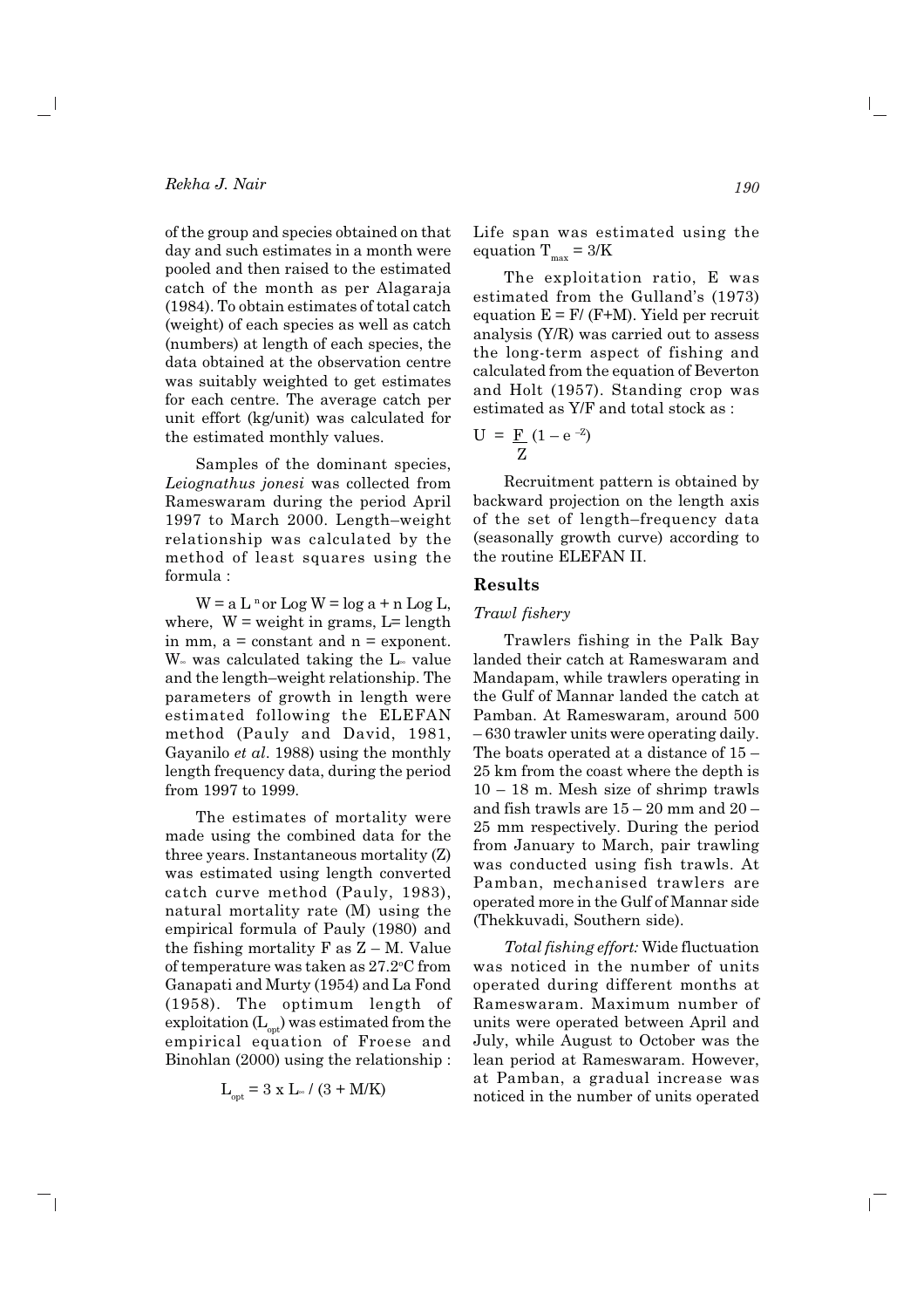| Year      | Rameswaram |             |      |      | Pamban |             |               |       |
|-----------|------------|-------------|------|------|--------|-------------|---------------|-------|
|           | Total      | Silverbelly |      | C/E  | Total  | Silverbelly |               |       |
|           | catch      | landings    | $\%$ |      | catch  | landings    | $\frac{0}{0}$ | C/E   |
| 1996 - 97 | 32127      | 12634       | 39.3 | 180  | 22660  | 4038        | 17.8          | 334.2 |
| 1997-98   | 38578      | 15349       | 39.8 | 194  | 3883   | 1347        | 30.2          | 189   |
| 1998-99   | 27087      | 11834       | 43.7 | 168  | 1791   | 376.5       | 20.96         | 88.5  |
| 1999-2000 | 13768      | 5316        | 38.6 | 67.2 | 714    | 145.3       | 20.4          | 45.3  |

TABLE 1: Estimated landings (t) by trawlers at Rameswaram and Pamban during 1996 -*F111* 



Fig.1 Monthly variations in catch and CPUE of silverbellies at Rameswaram during the period 1996-2000.

from April to August, with a peak in August. There was a drastic decline in the number of units operated in September. During December, there was two-fold increase in the effort as compared to November.

*Silverbelly fishery: During 1996-97,* 12634 tonnes of silverbellies were landed which formed  $39.3\,$  % of the total fish catch. Compared to the previous year, though the units under operation increased by 5029 numbers, catch decreased by  $1387$  tonnes (Table 1). Heavy fishery for silverbellies was observed at Rameswaram from February to September and at Pamban during October to March during the years 1996  $-2000$  (Figs.1 & 2).

 $Species\ composition: \textit{Fifteen species}$ represented the silverbelly fishery of Gulf of Mannar and Palk Bay; of these,

 $\overline{\phantom{0}}$ 



Fig.2 Monthly variations in catch and CPUE of silverbellies at Pamban during the period 1996-2000.

nine species contributed to fishery at Palk Bay. All the fifteen species were recorded in the Gulf of Mannar, of which eleven contributed to regular fishery. An  $\bm{\mathrm{estimated}}$  5314 t (38 %) of *L*. *brevirostris* was landed during 1995-96 at Rameswaram, which increased to  $51\ \%$ in 1996-97, 62 % in 1997-98 and fluctuated from  $50-57\%$  during  $1998-99$ and 1999-2000. Fishery was prevalent throughout the year with highest landings during March to August. Though fishery for *S. ruconius* was prevalent year round at Kameswaram, average annual production varied from  $533 \text{ t}$  in 1995-96 to  $42 \text{ t}$  in 1999-2000 (Fig. 3).

At Pamban, *L. dussumeiri* was the dominant species throughout the period showing a slight increase over the years and was available throughout the year along with *Gazza minuta* and *S*.

 $\mathbb{L}$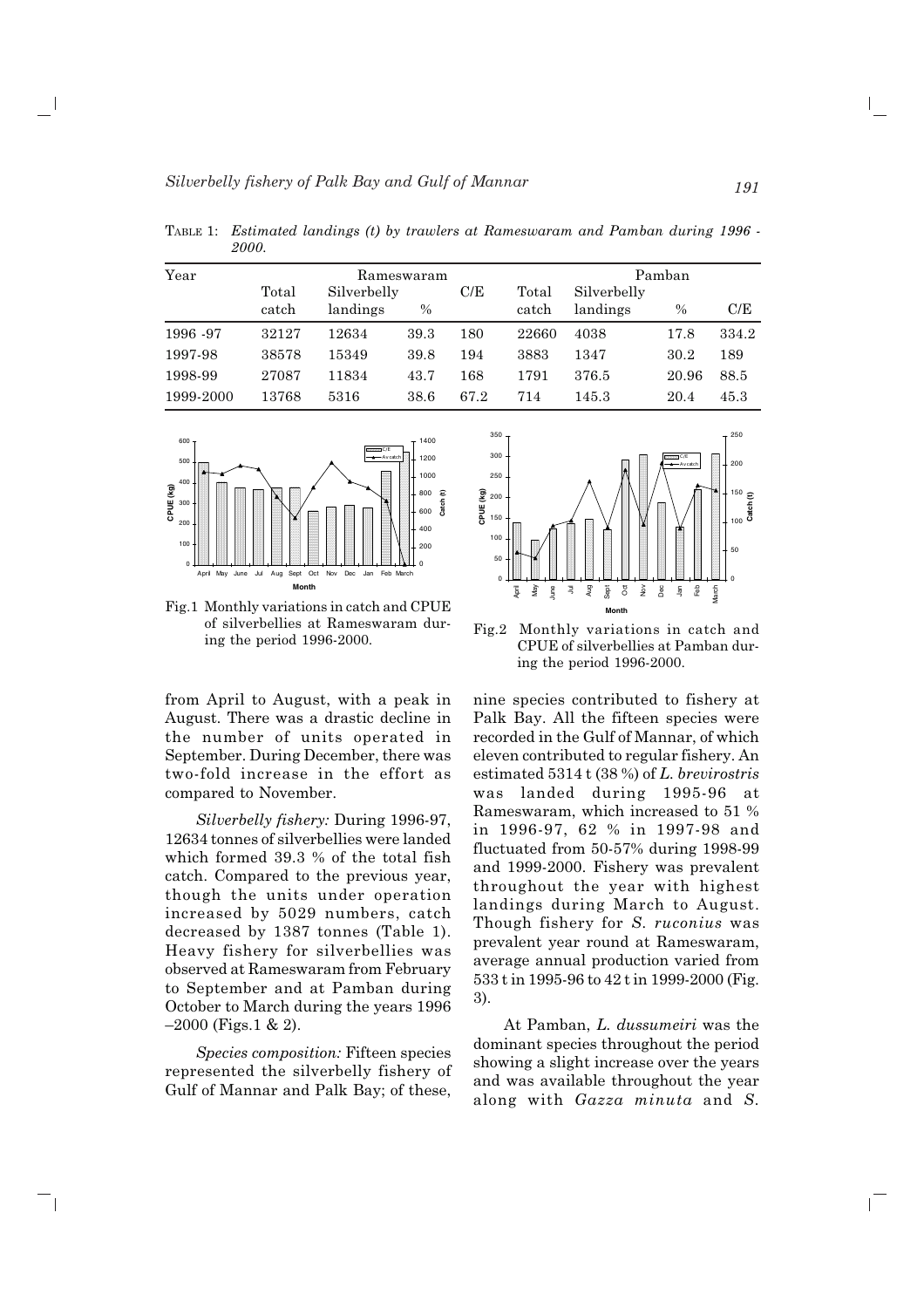

Fig. 3. Variations in the species composition of silverbellies at Rameswaram and Pamban during 1996 -2000.

*ruconius.* Percentage contribution of L. *brevirostris* to fishery increased from 2.3 % to 8% over the years 1996-99 and then showed a drastic decline to 0.8 % in 1999-2000. In 2000, fishery for L. jonesi was only occasional. Though fishery for S. *ruconius* existed year round at Pamban, landings decreased from 4430 t in 1996-97 to 3 t in 2000, while for  $G$ . minuta, percentage contribution to fishery increased from 8 % in 1996 to 27 % by 2000.

#### Biology of L. jonesi

 $\Box$ 

 $Length - weight$  relationship: A total of 1829 specimens of  $L$ , jonesi in the length range of 30 to 125 mm were measured during  $1997 - 99$ . By fitting the equation of the form  $W = a^*L^b$  to the observed data, the length -weight relationship was obtained as:

# $W = 0.000076197 L^{2.38}$

Assuming that the growth in length of the species follows von Bertalanffy's equation, the growth parameters of  $L$ . *ionesi* were estimated. The growth curves produced with these parameters are shown over the restructured length distribution in Fig.4. The growth parameters  $L_{\infty}$  and K (annual) were estimated as 161 mm and 0.71 respectively. Using the length-weight relationship, the weight of the fish measuring 161 mm total length was found to be 56.78 g ( $W$ .).

Mortality rate: Instantaneous total mortality rate (Z) estimated using length converted catch curve method was 7.05 (Fig. 5). Natural mortality (M) using

 $\mathbb{L}$ 

192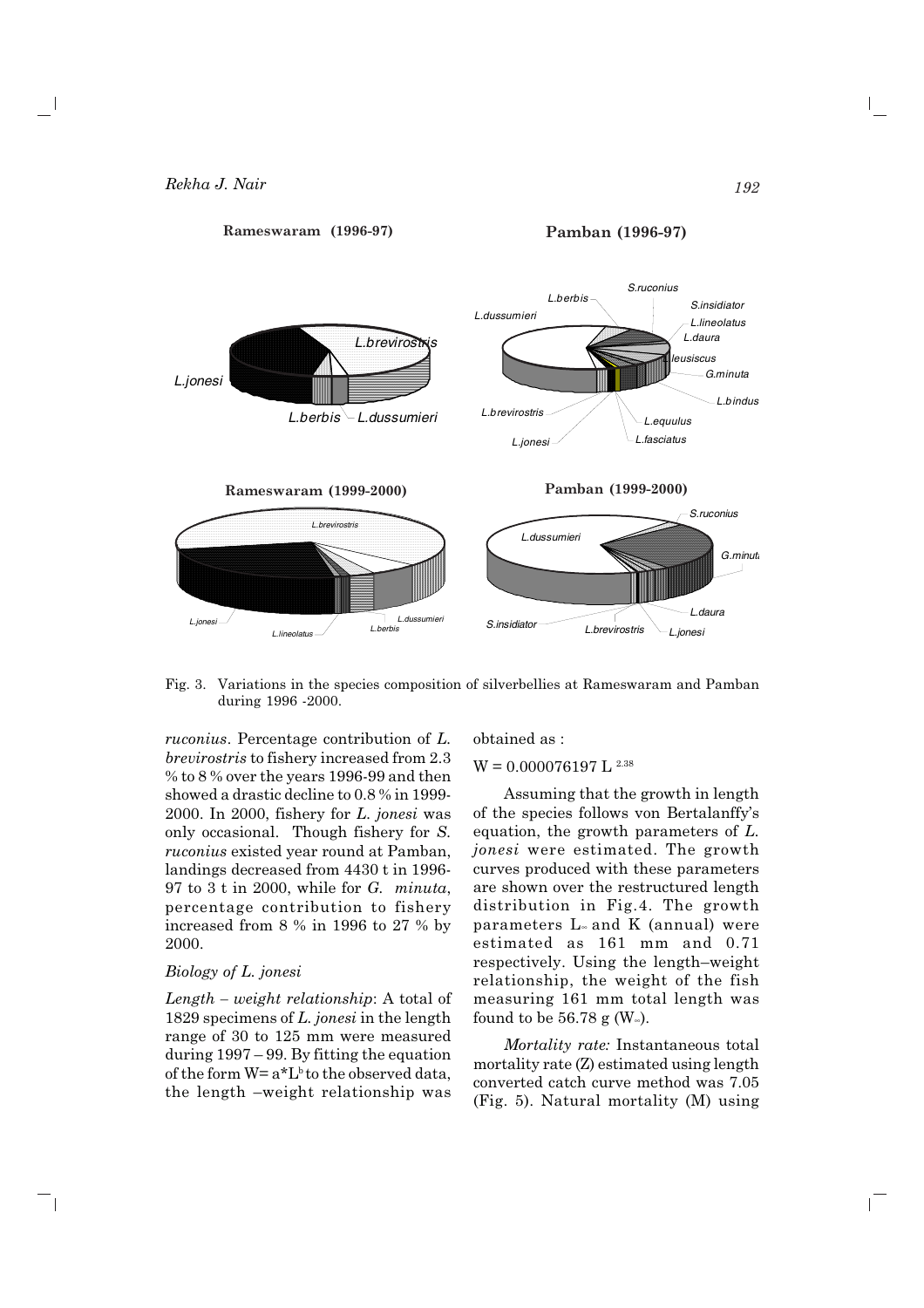

Fig. 4. ELEFAN growth curve of L. jonesi obtained for the year 1997 -1999 through FISAT programme at Rameswaram.



Fig. 5. Estimation of total mortality rate by catch curve method for L. jonesi exploited by trawlers during 1996 -2000 at Rameswaram.

Pauly's method (1980) was estimated at 1.67. Using Z and M, fishing mortality was estimated as 5.4. The optimum length of exploitation  $(L_{opt})$  was estimated from the empirical equation of Froese and Binohlan (2000) was 82.85 mm. Life span of L. jonesi was estimated as 4.2 years.

The exploitation ratio (E) was estimated from the Gulland's (1973) equation,

 $E = F/(F+M)$  as 0.76. The recruitment pattern determined through the ELEFAN II showed that this species

 $\overline{\phantom{0}}$ 

is recruited twice a year in the fishery during October and December.

Yield per recruit: The Y/R for L. *jonesi* has been drawn using the vital parameters already derived. (Fig 6). The MSY was estimated at 209.7 t. Standing crop and total stock estimated were 39 t and 276 t respectively.

#### **Discussion**

The decline noted in the landings during 2000 could possibly be due to fishery dependent factors. Heavy exploitation of silverbellies has been reported from the trawling grounds off

 $\mathbf{L}$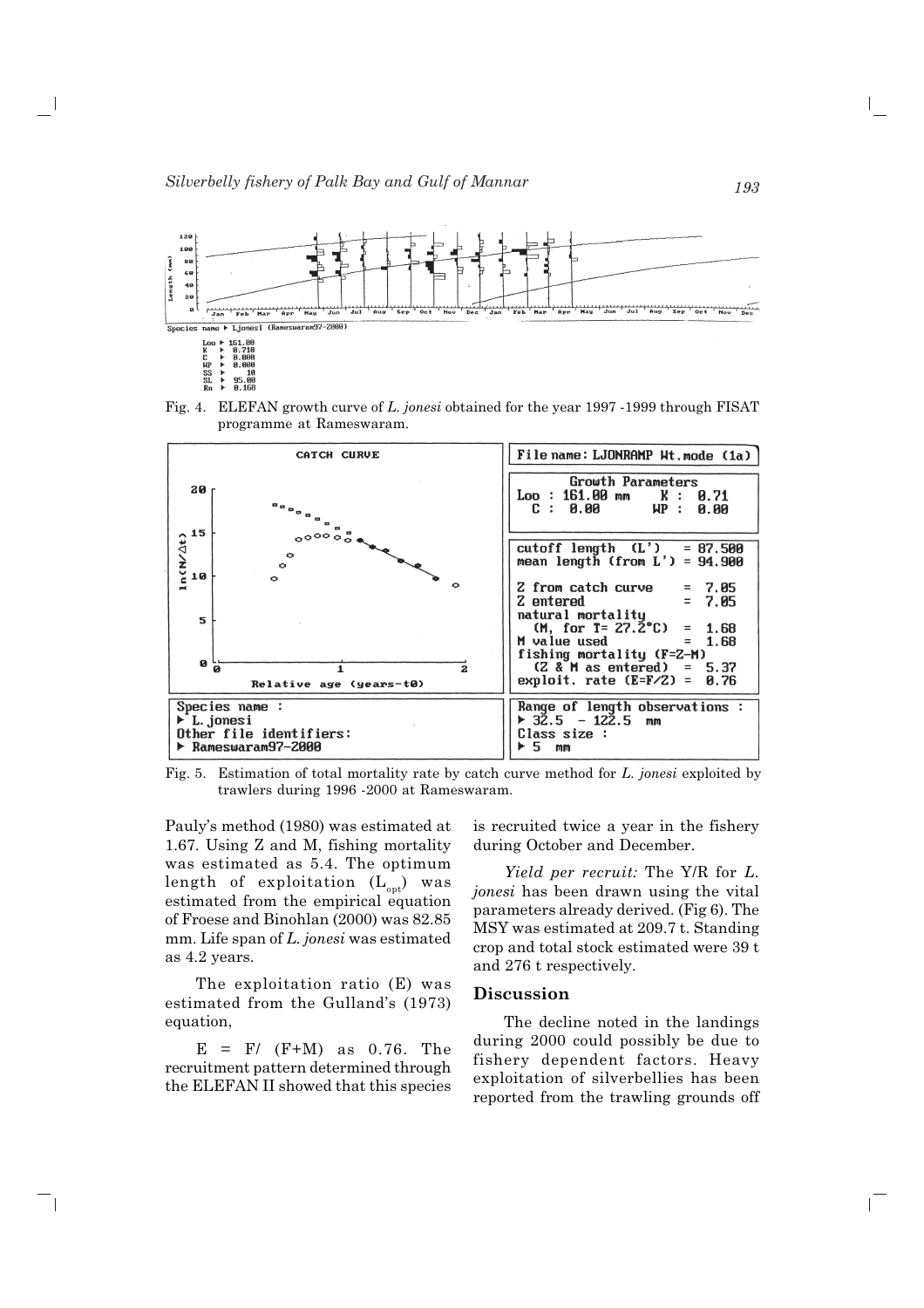

the fishery season was observed to be February to September in Palk Bay and October to March in Gulf of Manner, which indicate the change in the fishing practices.

A comparative statement of the growth parameters estimated in the present study with that recorded earlier are given in Table 2. The

 $\mathbf{L}$ 

Fig. 6. Yield per recruit and biomass per recruit curves for L. jonesi at Rameswaram.

Rameswaram with L. jonesi as the dominant species (Karthikeyan et al., 1989). The results of the present study point to the decline in the landings of  $L$ . jonesi from the same area. On the other hand, the landings of L. brevirostris have increased. The dominance of L. *dussumieri* at Gulf of Mannar is in accordance with the observations made by James (1986) from this area. The fishery season of silverbellies in Palk Bay and Gulf of Mannar as per the Indo-Norwegian Project Report (1964) were September-October and November-March respectively. In the present study,

 $\overline{\phantom{0}}$ 

exploitation rate of  $L$ , jonesi in the present study indicated that the stock of L. jonesi is heavily fished. Though the current yield of silverbellies from Indian waters is well below the estimated potential yield (Anon, 2000), the exploitation rate of the south east coast is well above the optimum level. The optimum length of exploitation is also well above the length at first capture. From the vield per recruit study, it is clear that landings will not increase with increase in the number of units operated and the present effort is well above the

TABLE 2: Comparitive statement of the results of the study on L. jonesi at Palk Bay and Gulf of Mannar.

| Parameters   | Venkataraman <i>et al.</i> (1981) | Karthikeyan et al. (1989)                 | Present study         |
|--------------|-----------------------------------|-------------------------------------------|-----------------------|
| $L_{\infty}$ | $161.2 \text{ mm}$                | $146.6$ mm                                | $161$ mm              |
| K (annual)   | 0.528                             | 0.917                                     | 0.71                  |
| W.           | 114.8 g                           |                                           | $56.78$ g             |
| M            |                                   | 1.25 (Sekharan's method)                  |                       |
| M            |                                   | $(M = -\ln(0.01)/T_{\text{max}})$<br>1.41 | 1.67 (Pauly's method) |
| Z            |                                   | $5.26$ (B & H)                            | 7.05                  |
|              |                                   | 4.78 (Alagaraja)                          |                       |
| Life span    | less than 3 years                 | more than 3 years                         | 4.2 years             |

194